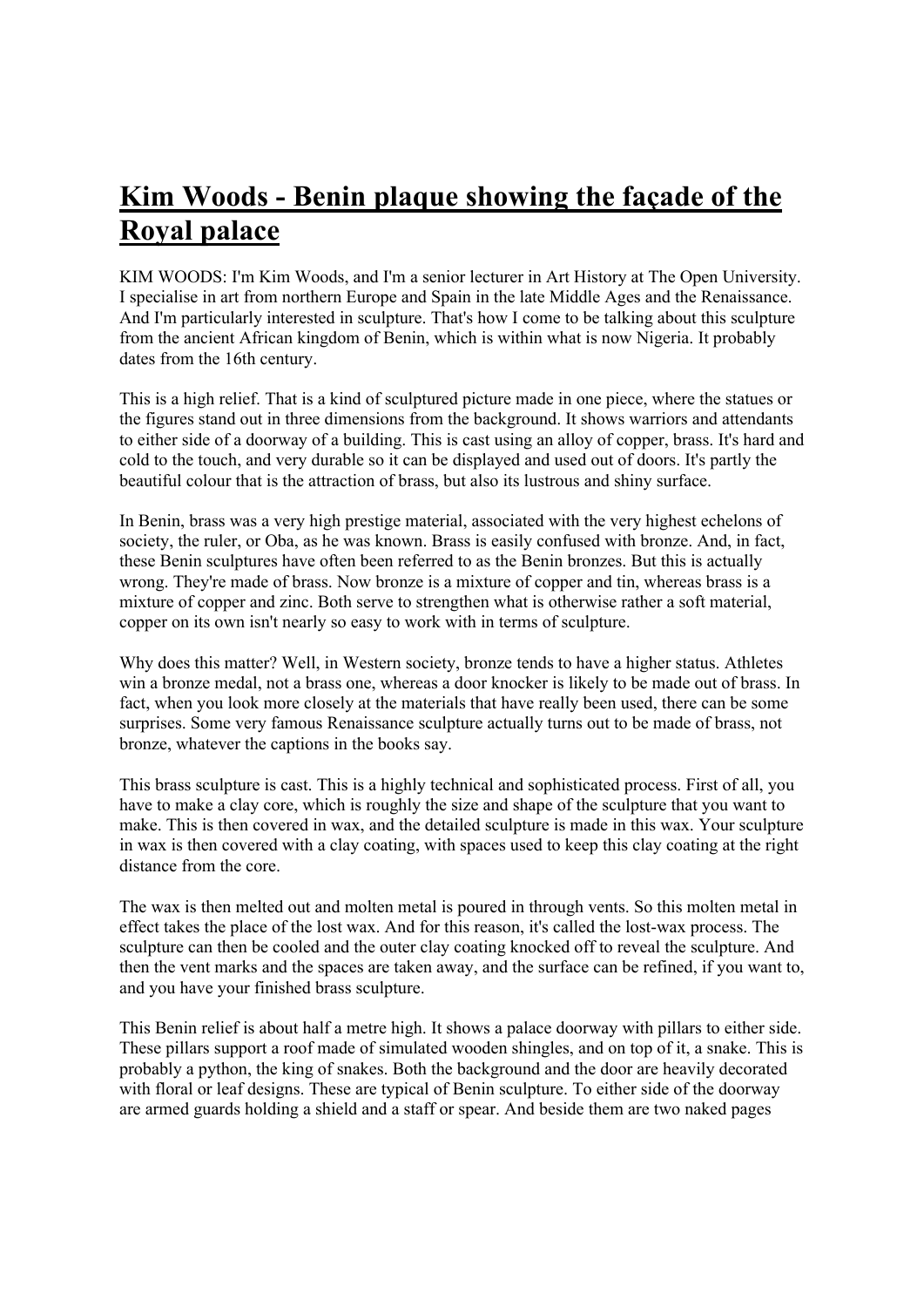holding fans. The heavily outlined features and scarification marks above the eyes are characteristic of Benin.

There were several attributes of kingship here. All four figures wear simulated bead headdresses. This is probably meant to evoke coral, which is a material that is associated with royalty in Benin, like brass. Secondly, there are leopards at the foot of the doorway. Leopards are also attributes of kingship in Benin society.

The plaque contains clues within itself, regarding how it was originally used. If you look very closely, you'll see that on the pillars supporting the roof of this building, there are little figures. These look very much like carved plaques, like the one that you're looking at, only rather simpler, with just a few figures rather than a whole scene. This suggests that these brass plaques were originally used to decorate the pillars of the royal palace in Benin City. Look at the top right-hand corner. You can see a nail still in the plaque where it was attached to something, probably a pillar. And the left-hand side corner has been ripped away, perhaps when the plaque was taken from its original setting.

So where did Benin get the materials for its sculpture? Zinc was not a problem. It was available relatively locally in West Africa, but copper was not. We know that copper was brought in by Portuguese traders from the 16th century, in the form of manilas, or bracelets, that could then be melted down and reused. But the casting tradition in Benin goes much earlier than that, and we're not sure where they got their copper before the Portuguese arrived.

The Portuguese focused on the coast, on the island of Sao Tome and on the trading city of Gwato. They very rarely went to the interior. Brass sculpture was produced in Benin City, largely for the Oba, or the ruler, of Benin. Europeans may only have been dimly aware of this tradition of highly crafted sculptures.

There was trade of items in ivory from Benin, salt cellars, spoons, and horns known as oliphants were produced specifically for the Portuguese market and exported to Western Europe. But as far as we know, there was no such export trade in the brasses, which were much more closely identified with the Benin culture and ruler. The Kingdom of Benin survived until the 19th century, when it was savagely defeated by the British, in what has come to be known as the 'Punitive Expedition'.

In 1897, Benin City was sacked. It was during this devastation that quantities of Benin brasses were discovered and taken back to England. That's how so many come to be in the British Museum, like the one that we're looking at now. Ever since they arrived in Europe, the Benin brasses have been controversial.

First of all, they challenged ideas of what African art should look like. This was a time when European artists were turning to African art as a way of rejuvenating what they thought of as the sterile traditions of Western Europe. But the kind of art that they were looking at was considered primitive art. And the sophisticated and highly crafted Benin brasses didn't fit into the stereotype at all. Secondly, because they were so sophisticated, they didn't fit in to the stereotypes of racial inferiority, which was one of the ways of justifying British imperialism and invasion.